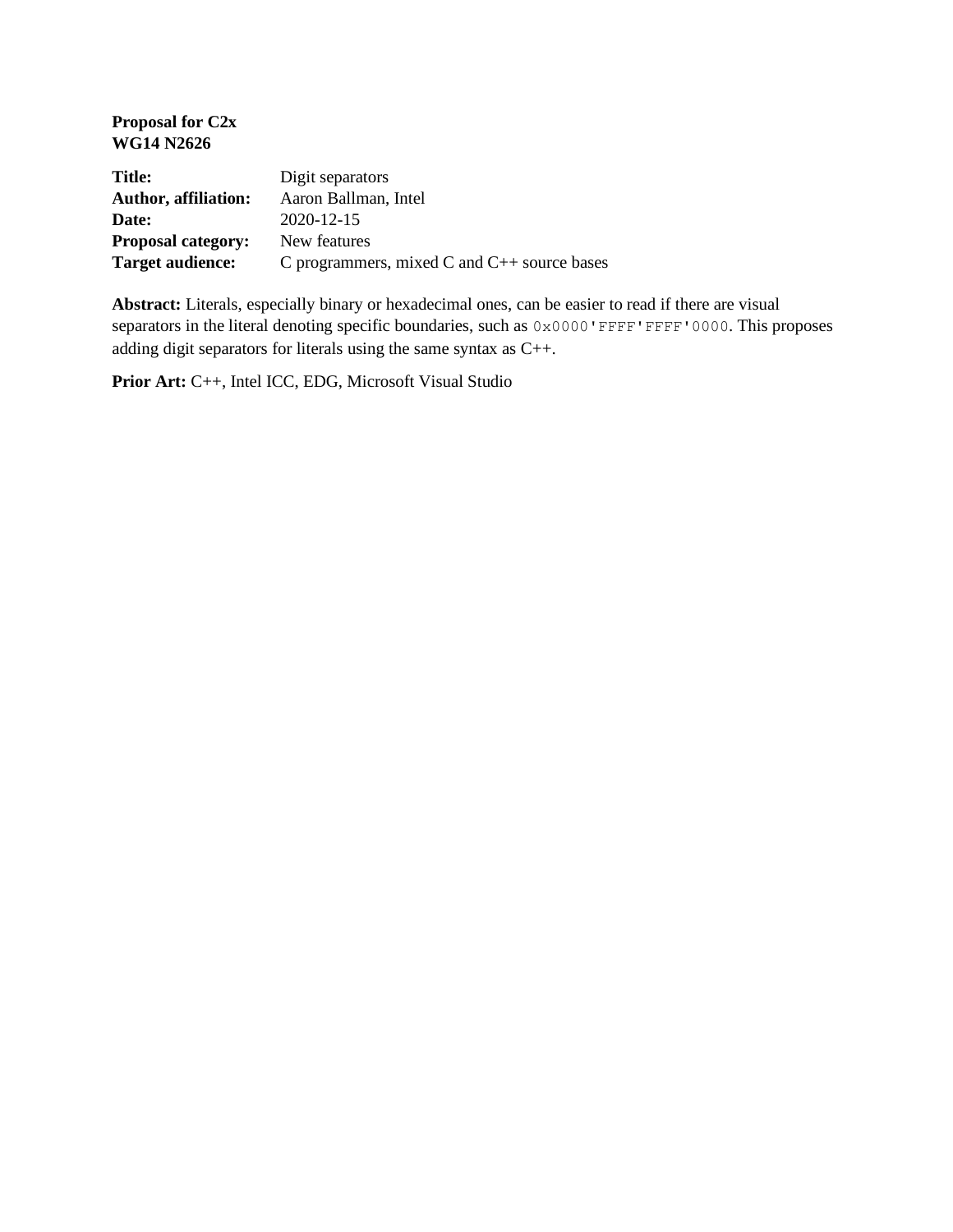# Digit separators

Reply-to: Aaron Ballman (aaron@aaronballman.com) Document No: N2626 Date: 2020-12-15

# Summary of Changes

#### N2626

- Added an example
- Removed some unnecessary mentions of "optional"
- Added additional wording for TS 18661-3 (N2601) integration

#### N2606

• Original proposal

# Introduction and Rationale

Long numeric literals can be difficult to read. For instance, at a glance, it may be difficult to tell the magnitude difference between 234345323 and 23434442. Having a visual indication makes it clearer that one of these numbers is shorter than the other: 2'3434'5323 compared to 2343'4442. This can be especially important for binary or hexadecimal literals, which often have digits grouped by octet or nibble. For instance, a digit separator makes it clear that this value is larger than a 32-bit number can hold:  $0x1'1111111$ , which would be harder to notice by inspection without the digit separator as in 0x111111111. Digit separators give programmers a portable mechanism to make their code more readable.

# Proposal

The syntax of digit separators is ripe for bikeshed discussions about what character to use as the separator token. The most common suggestions from the community are to use underscore (\_), a single quote ('), or whitespace as these seem like they would not produce any lexical ambiguities. However, two of these suggestions turn out to have usability issues in practice.

Use of whitespace is problematic because it becomes unwieldy to support in the preprocessor when you start to consider all the circumstances under which you could form a *pp-number* token, as in:

```
 // foo.h
 2
 // foo.c
 int main(void) {
   return 1
   #include "foo.h"
   /* This doesn't seem like fun any longer. */
   3;
 }
```
Additionally, there are practical concerns with this approach. For example, text editors commonly treat whitespace as word boundaries for purposes of selecting text with double clicks or syntax highlighting.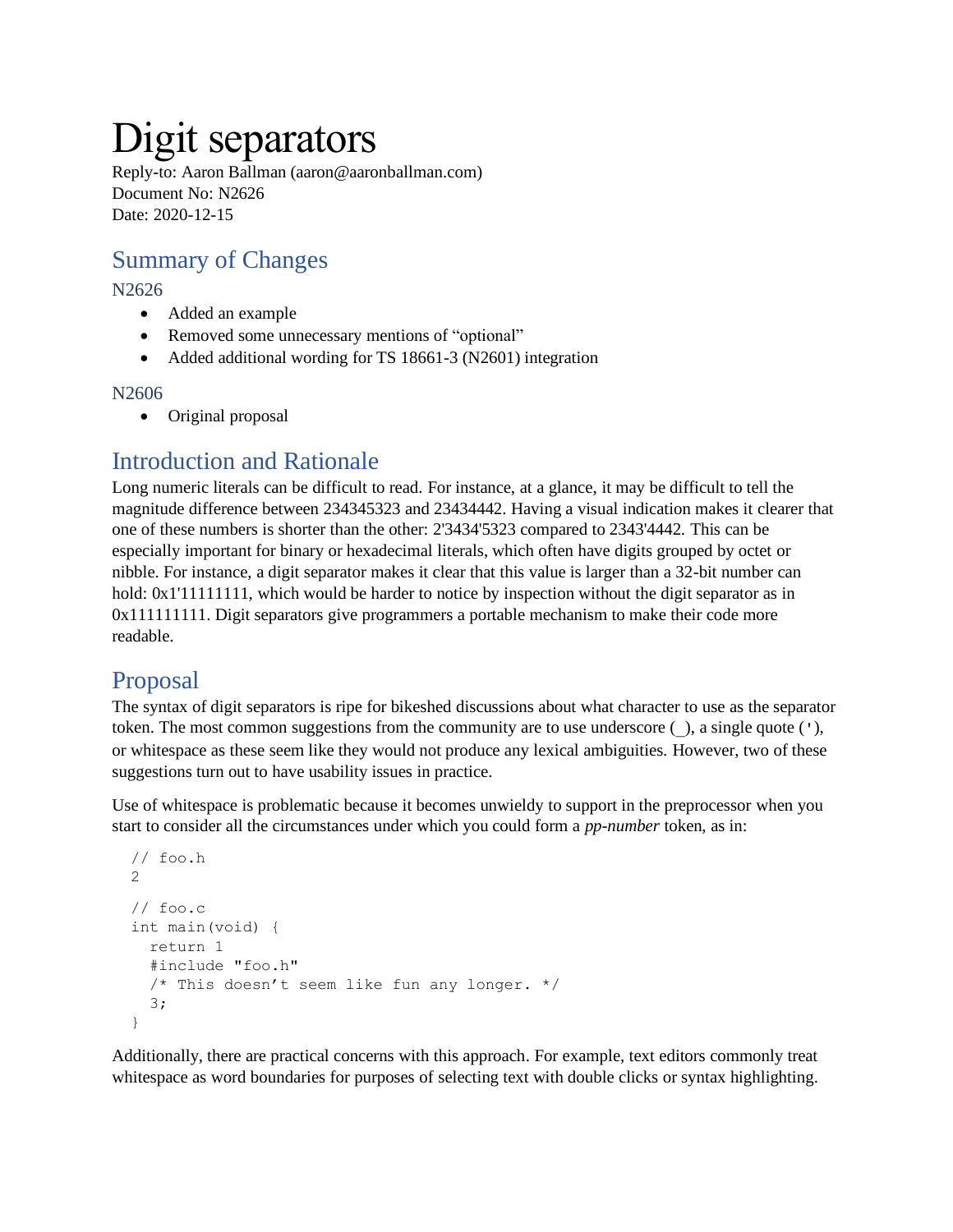There are also potential ambiguities with a hexadecimal literal like  $0 \times 123$  a (does the a require a lookup for a macro identifier or is it part of the hexadecimal constant?).

Use of an underscore character is also problematic, but only for C++. C++ has the ability for users to define custom literal suffixes [WG21 N2765], and these suffixes are required to be named with a legal  $C_{++}$  identifier, which includes the underscore character. Using an underscore as a digit separator then becomes ambiguous for a construct like  $0 \times 1234$  a (does the a require a lookup for a user-defined literal suffix or is it part of the hexadecimal constant?).

While there are other digit separators that could be used, this proposal recommends using ' (the single quote character) as the digit separator, as is done in  $C_{++}$ . This separator can be placed in any numeric literal or preprocessor number, including floating-point and hexadecimal floating-point literals, which is consistent with the feature in C++.

It is not proposed for the  $strot \rightarrow$  family of functions from the C Standard Library to support digit separators at this time. These functions accept a literal prefix like  $0x$  because that carries semantic information about how to interpret the text as a number. Digit separators do not carry any semantic information and cannot help a machine to determine the value of a constant. It is also unclear what amount of code would be invalidated by assuming previously invalid inputs to now be valid. Until there is implementation experience, the safest approach is to disallow digit separators from the conversion functions.

Digit separators are allowed within a #line directive (which uses the *digit-sequence* grammar production) to ensure that the preprocessor does not need a special lexing mode which handles digit sequences in a #line directive differently from using digit sequences in a preprocessor constant expression.

### Prior Art

C++ adopted the ' digit separator in C++14 [WG21 N3781] and this feature is intended to be compatible with the same functionality in C++. There is not prior art for supporting digit separators in the strto\* family of conversion functions in the "C" locale, but there is experience with parsing thousands separators in non-C locales that could conflict with support for single-quote digit separators in other positions [POSIX, Linux].

The Intel ICC, EDG, and Microsoft Visual Studio C compilers currently support the ' digit separator to form numeric constants when compiling C code.

# Proposed Wording

The wording proposed is a diff from the committee draft of WG14 N2573 with N2549 (Allow for binary integer constants) and N2601 (C2X proposal - TS 18661-3 annex update 3) applied. Green text is new text, while red text is deleted text.

Modify 6.4.4.1p1:

*integer-constant: decimal-constant integer-suffix*opt  *octal-constant integer-suffix*opt  *hexadecimal-constant integer-suffix*opt  *binary-constant integer-suffix*opt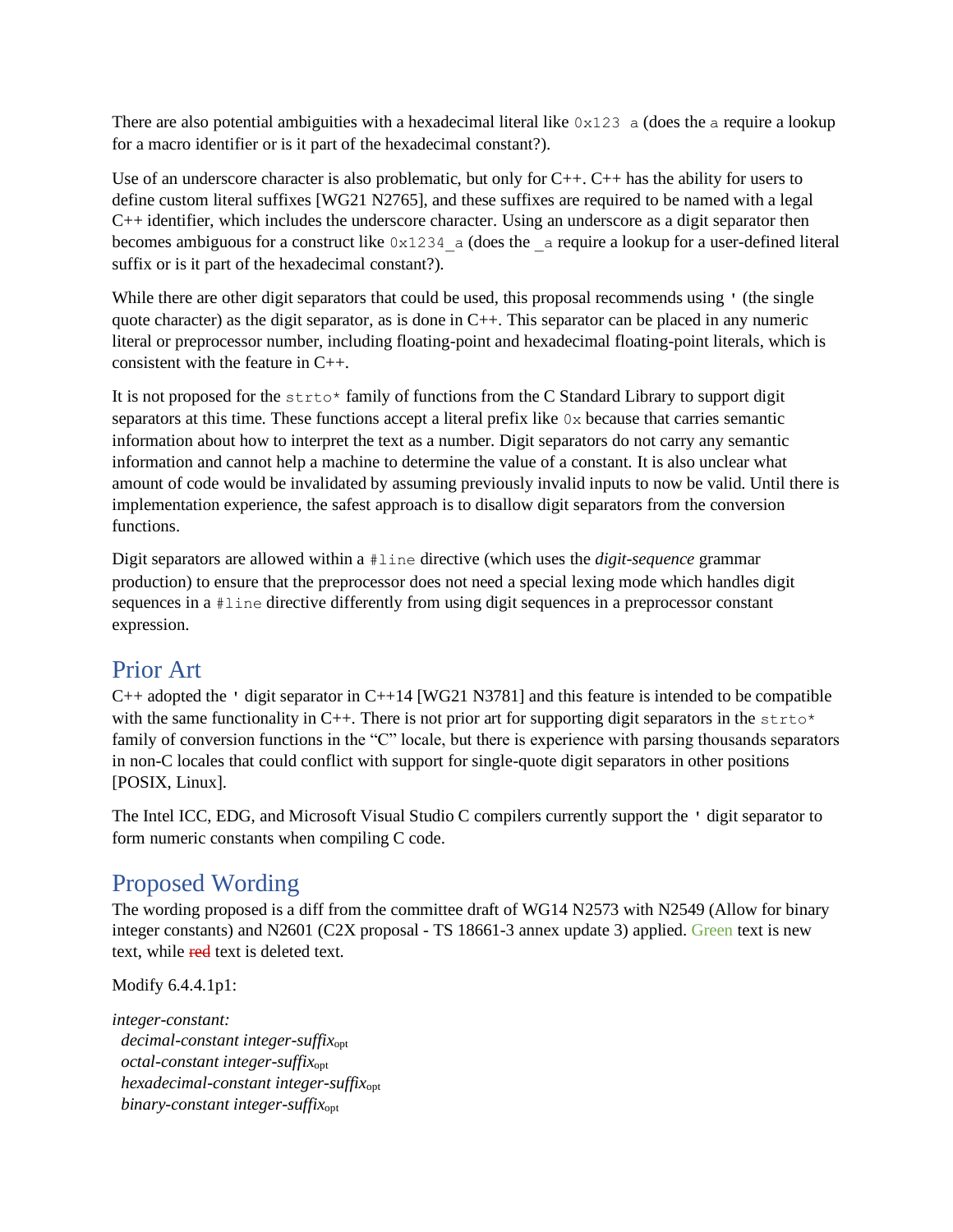*decimal-constant: nonzero-digit decimal-constant* **'**opt *digit octal-constant:* 0  *octal-constant* **'**opt *octal-digit hexadecimal-constant: hexadecimal-prefix hexadecimal-digit-sequence hexadecimal-constant hexadecimal-digit binary-constant: binary-prefix binary-digit binary-constant* **'**opt *binary-digit hexadecimal-prefix: one of* 0x 0X *binary-prefix: one of* 0b 0B *hexadecimal-digit-sequence:*

 *hexadecimal-digit hexadecimal-digit-sequence* **'**opt *hexadecimal-digit*

*…*

Modify 6.4.4.1p2: *Drafting note: this introduces the term "digit separator" as a term of art that gets used elsewhere in the proposed changes.*

An integer constant begins with a digit, but has no period or exponent part. It may have a prefix that specifies its base and a suffix that specifies its type. An optional separating single quote character  $(')$  in an integer or floating constant is called a *digit separator*. Digit separators are ignored when determining the value of the constant.

#### Add an example to 6.4.4.1:

EXAMPLE The following integer constants use digit separators; the comment associated with each constant shows the equivalent constant without digit separators.

```
0b11'10'11'01 /* 0b11101101 */
1'2 /* 12 */
11'22 /* 1122 */
0 \times \text{FFFF} \cdot \text{FFFF} \quad \star \; / \; \; 0 \times \text{FFFFFFFF} \; \star \; / \;0x1'2'3'4'A'B'C'D /* 0x1234ABCD */
```
Modify 6.4.4.2p1:

*floating-constant: decimal-floating-constant hexadecimal-floating-constant*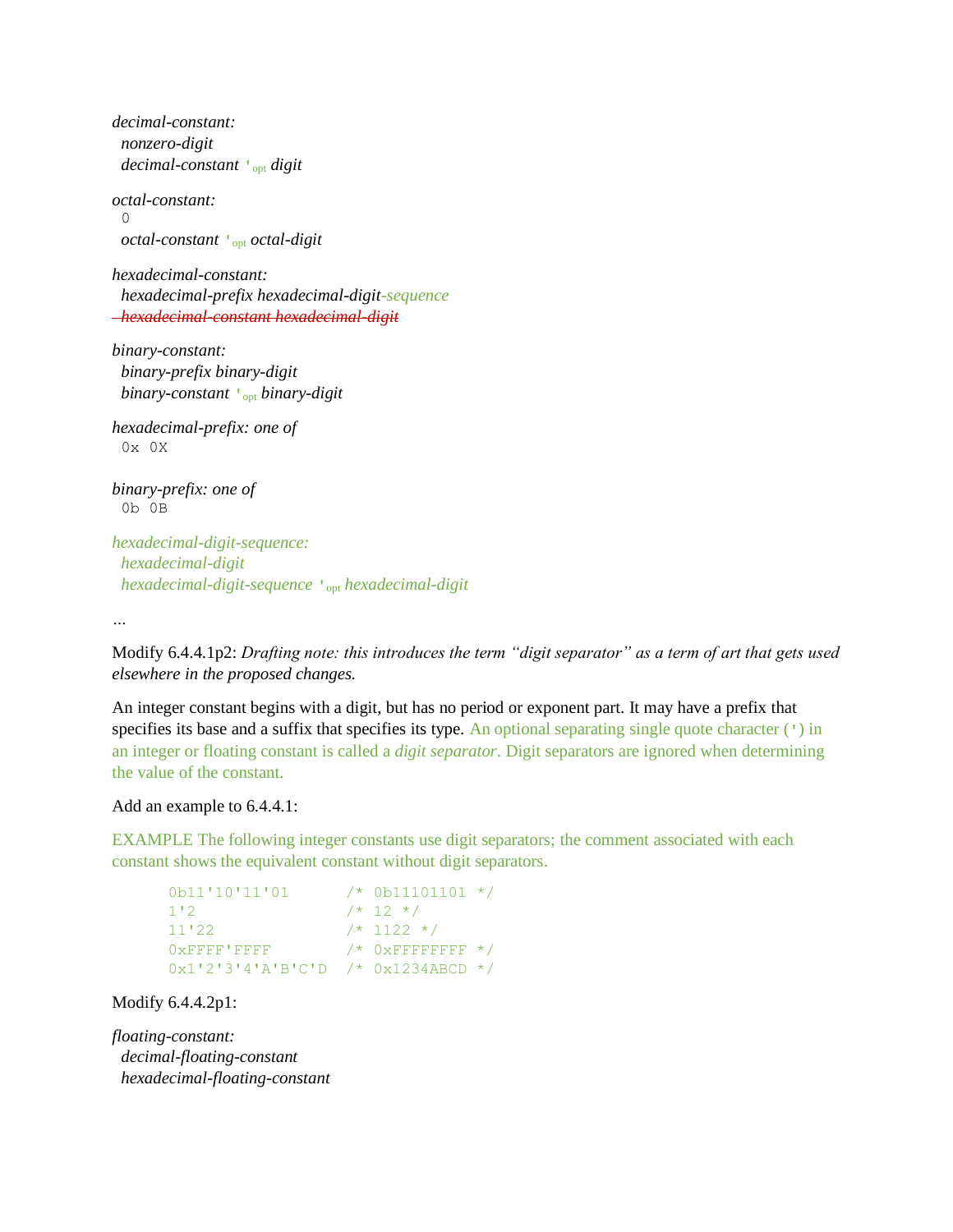*…*

```
digit-sequence:
  digit
  digit-sequence 'opt digit
```
*…*

*hexadecimal-digit-sequence: hexadecimal-digit hexadecimal-digit-sequence hexadecimal-digit*

*…*

Modify 6.4.4.2p3:

A floating constant has a significand part that may be followed by an exponent part and a suffix that specifies its type. The components of the significand part may include a digit sequence representing the whole-number part, followed by a period ( .), followed by a digit sequence representing the fraction part. Digit separators (6.4.4.1) are ignored when determining the value of the constant. The components of the exponent part are an **e**, **E**, **p**, or **P** followed by an exponent consisting of an optionally signed digit sequence. Either the whole-number part or the fraction part has to be present; for decimal floating constants, either the period or the exponent part has to be present.

Modify 6.4.8p1:

*pp-number: digit* . *digit pp-number digit pp-number identifier-nondigit pp-number* ' *digit pp-number* ' *nondigit pp-number* e *sign pp-number* E *sign pp-number* p *sign pp-number* P *sign pp-number* .

Modify 6.10.4p4:

… causes the implementation to behave as if the following sequence of source lines begins with a source line that has a line number as specified by the digit sequence (interpreted as a decimal integer, ignoring any optional digit separators (6.4.4.1) in the digit sequence).

Modify 7.22.1.5p3: *Drafting note: p4 does not need to change because p3 eliminates digit separators from the expected form of the subject sequence. The reference to 6.4.4.2 in p4 can safely ignore digit separators.*

The expected form of the subject sequence is an optional plus or minus sign, then one of the following: — a nonempty sequence of decimal digits optionally containing a decimal-point character, then an optional exponent part as defined in 6.4.4.2, excluding any digit separators (6.4.4.1);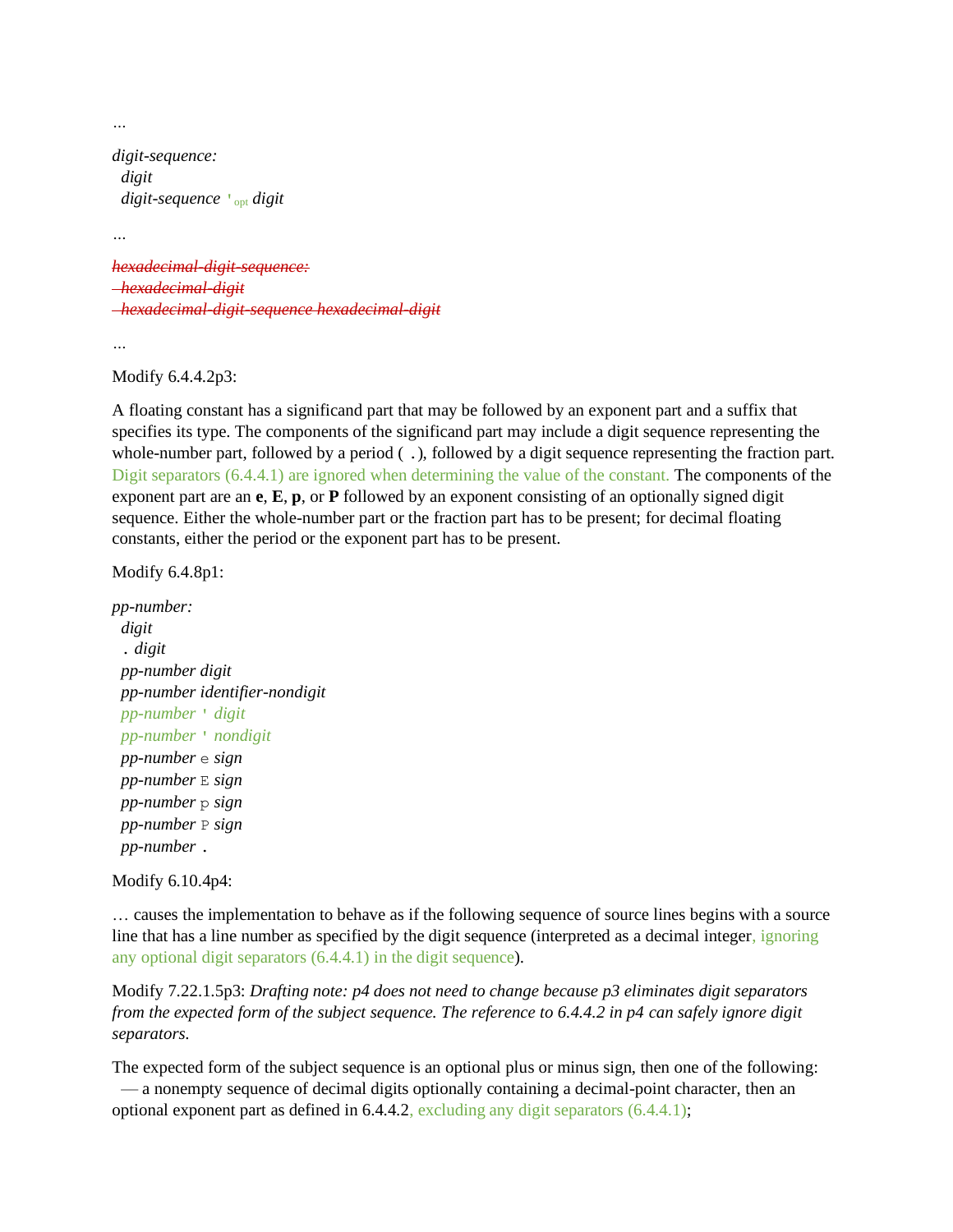$-$  a 0x or 0x, then a nonempty sequence of hexadecimal digits optionally containing a decimal-point character, then an optional binary exponent part as defined in 6.4.4.2, excluding any digit separators; …

Modify 7.22.1.6p3: *Drafting note: p4 does not need to change because p3 eliminates digit separators from the expected form of the subject sequence. The reference to 6.4.4.2 in p4 can safely ignore digit separators.*

The expected form of the subject sequence is an optional plus or minus sign, then one of the following: — a nonempty sequence of decimal digits optionally containing a decimal-point character, then an optional exponent part as defined in 6.4.4.2, excluding any digit separators (6.4.4.1)

…

Modify 7.22.1.7p3: *Drafting note: p4 does not need to change because p3 eliminates digit separators from the expected form of the subject sequence. The reference to 6.4.4.1 in p5 can safely ignore digit separators.*

If the value of base is zero, the expected form of the subject sequence is that of an integer constant as described in 6.4.4.1, optionally preceded by a plus or minus sign, but not including an integer suffix or any optional digit separators. If the value of base is between 2 and 36 (inclusive), the expected form of the subject sequence is a sequence of letters and digits representing an integer with the radix specified by base, optionally preceded by a plus or minus sign, but not including an integer suffix or any optional digit separators. The letters from a (or A) through z (or Z) are ascribed the values 10 through 35; only letters and digits whose ascribed values are less than that of base are permitted. If the value of base is 16, the characters 0x or 0X may optionally precede the sequence of letters and digits, following the sign if present.

Modify 7.29.4.1.1p3: *Drafting note: p4 does not need to change because p3 eliminates digit separators from the expected form of the subject sequence. The reference to 6.4.4.2 in p4 can safely ignore digit separators.*

The expected form of the subject sequence is an optional plus or minus sign, then one of the following: — a nonempty sequence of decimal digits optionally containing a decimal-point wide character, then an optional exponent part as defined for the corresponding single-byte characters in 6.4.4.2, excluding any digit separators  $(6.4.4.1)$ ;

 — a 0x or 0X, then a nonempty sequence of hexadecimal digits optionally containing a decimal-point wide character, then an optional binary exponent part as defined in 6.4.4.2, excluding any digit separators  $(6.4.4.1);$ 

…

Modify 7.29.4.1.2p3: *Drafting note: p4 does not need to change because p3 eliminates digit separators from the expected form of the subject sequence. The reference to 6.4.4.2 in p4 can safely ignore digit separators.*

The expected form of the subject sequence is an optional plus or minus sign, then one of the following: — a nonempty sequence of decimal digits optionally containing a decimal-point wide character, then an optional exponent part as defined in 6.4.4.2, excluding any digit separators (6.4.4.1)

…